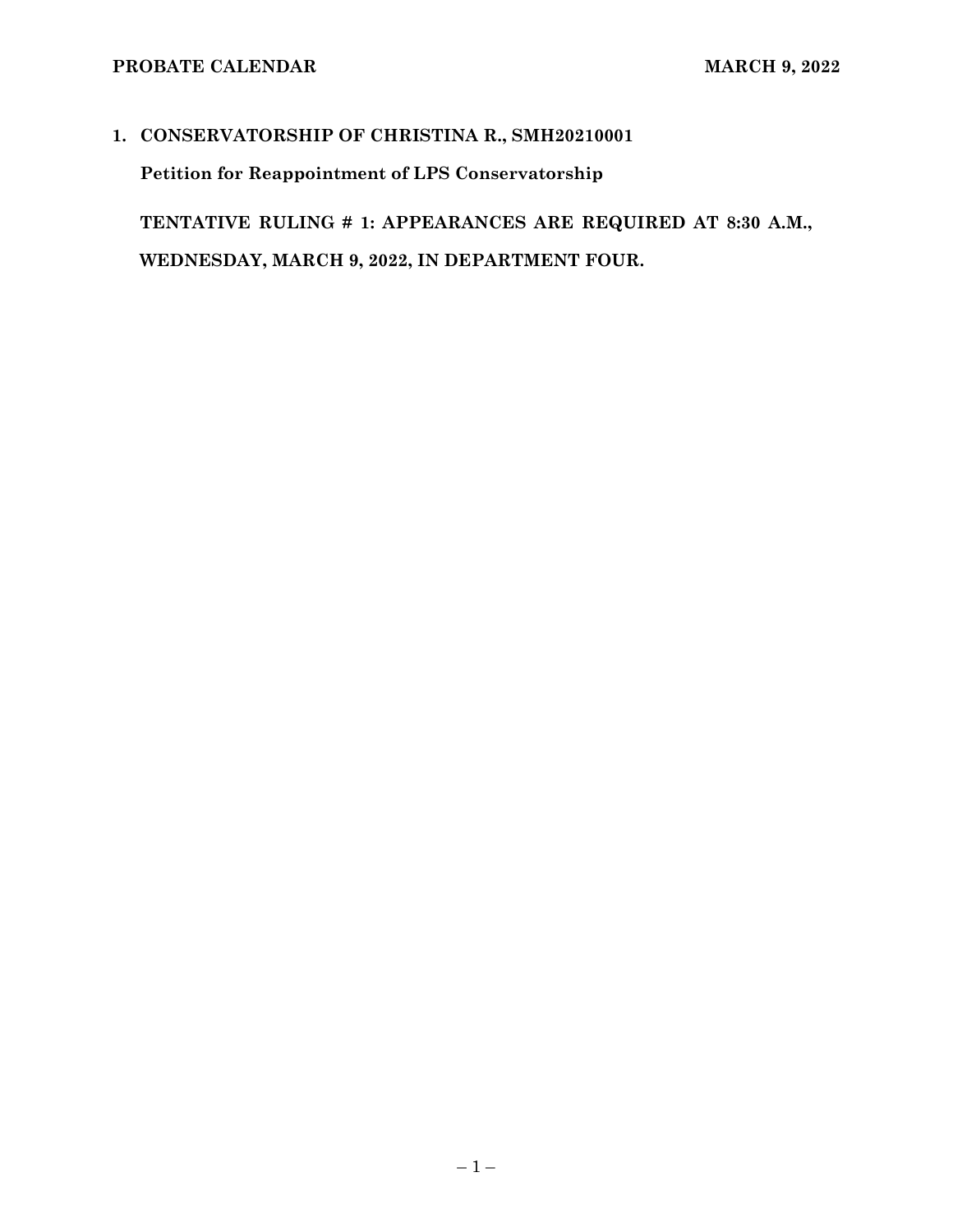# **2. CONSERVATORSHIP OF TRENT J., SP20120040**

**Biennial Review of Conservatorship** 

**TENTATIVE RULING # 2: ABSENT OBJECTION, THE CONSERVATORSHIP SHALL CONTINUE. THE COURT FINDS THAT ASSESSMENT OF THE COURT INVESTIGATOR FEE WOULD CAUSE A HARDSHIP TO THE CONSERVATORSHIP AND WILL NOT REQUIRE REIMBURSEMENT OF THE FEE. THE COURT SETS THE NEXT BIENNIAL CONSERVATORSHIP REVIEW AT 8:30 A.M., WEDNESDAY, MARCH 6, 2024, IN DEPARTMENT FOUR.**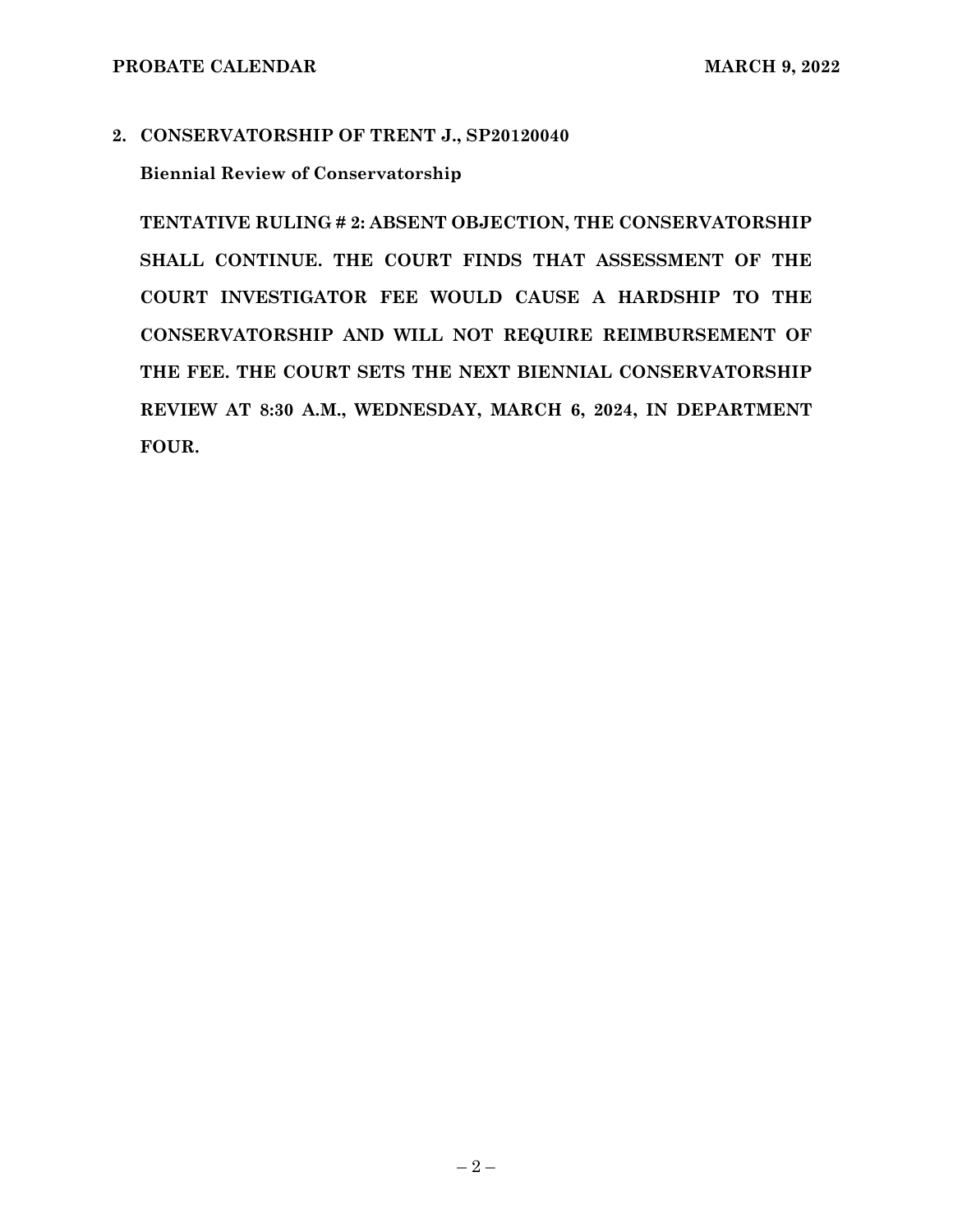## **3. MATTER OF GERALD GIPS REVOCABLE TRUST, 22PR0025**

# **Petition for Order Accepting Resignation of Trustee, Appointment of Successor Trustee**

At the time this tentative ruling was prepared, the court is still awaiting the filing of a nomination and acceptance of nominee Nicole Morgan (the sole beneficiary) as successor trustee.

**TENTATIVE RULING # 3: APPEARANCES ARE REQUIRED AT 8:30 A.M., WEDNESDAY, MARCH 9, 2022, IN DEPARTMENT FOUR.**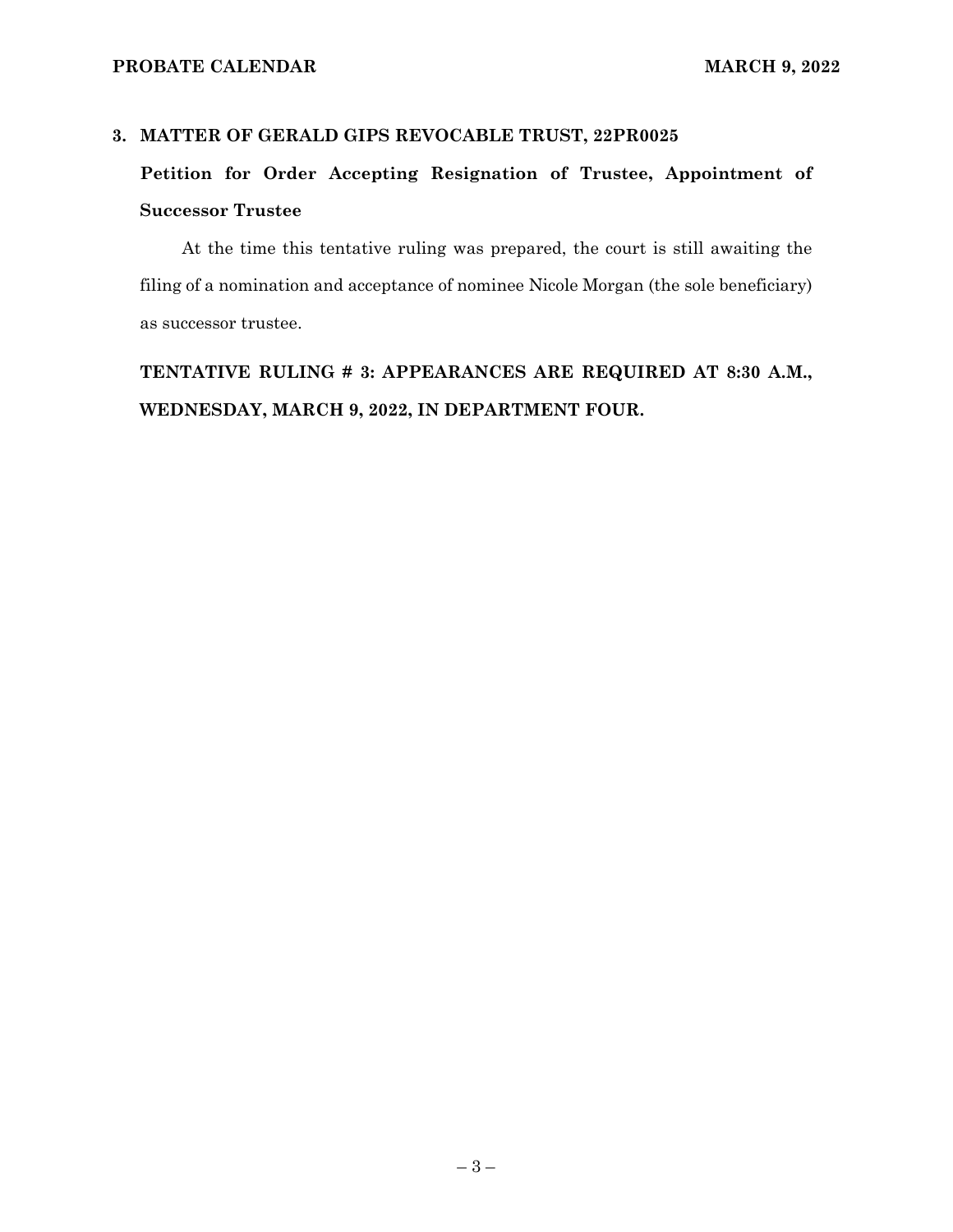# **4. ESTATE OF SOUZA, SP20210039**

**Inventory and Appraisal** 

**TENTATIVE RULING # 4: PARTIAL NO. 1 AND THE FINAL INVENTORY AND APPRAISAL HAVING BEEN FILED ON FEBRUARY 23, 2022, MATTER IS DROPPED FROM THE CALENDAR.**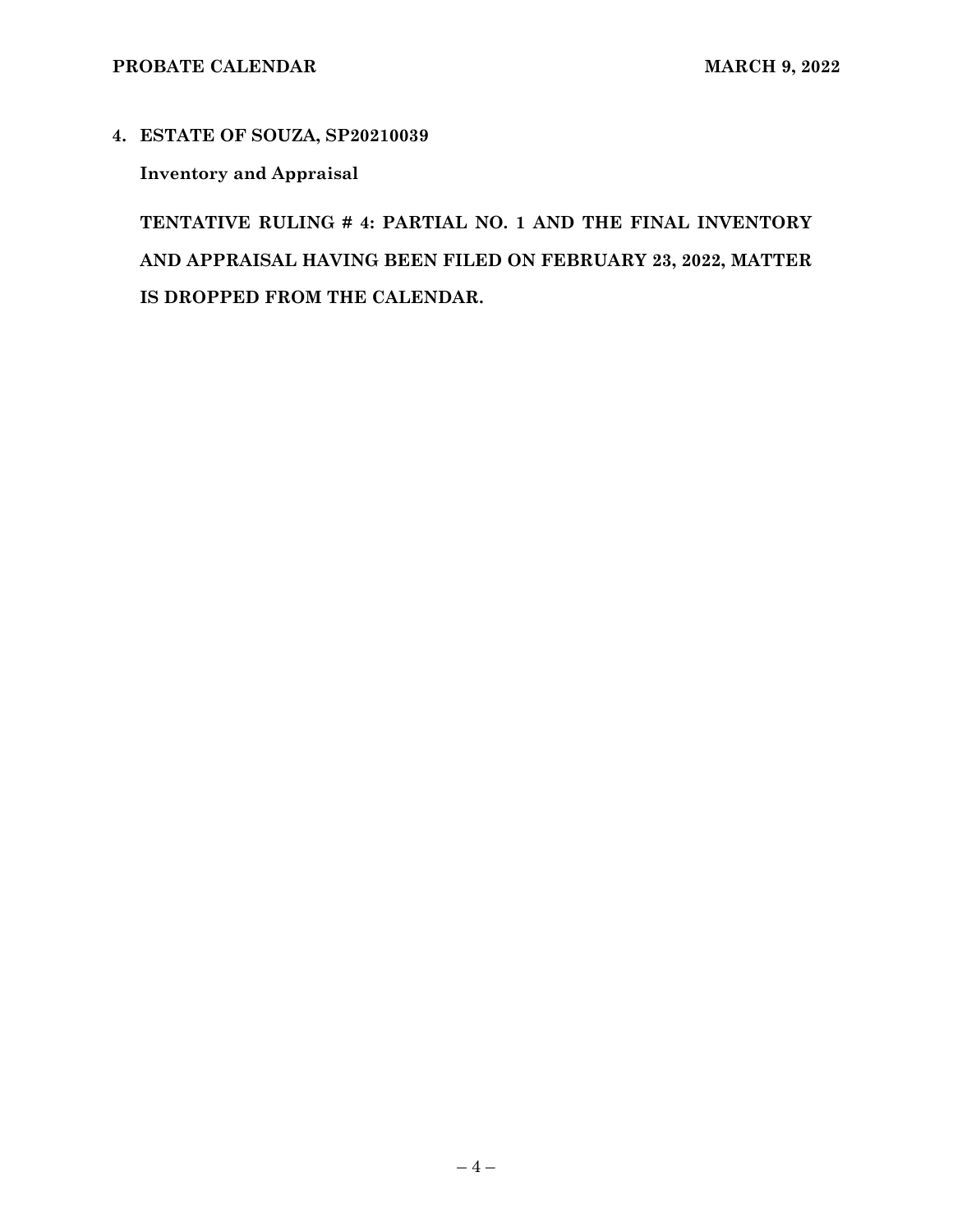### **PROBATE CALENDAR MARCH 9, 2022**

# **5. ESTATE OF DOBRENZ, SP20200046**

### **Inventory and Appraisal**

This matter was continued from June 9, 2021, September 29, 2021, December 1, 2021, and January 5, 2022.

Letters Testamentary were issued on December 30, 2020. Inventory and Appraisal: Property Tax Certificate was file on January 19, 2022. To date, the Final Inventory and Appraisal is not in the court's file.

**TENTATIVE RULING # 5: APPEARANCES ARE REQUIRED AT 8:30 A.M., WEDNESDAY, MARCH 9, 2022, IN DEPARTMENT FOUR.**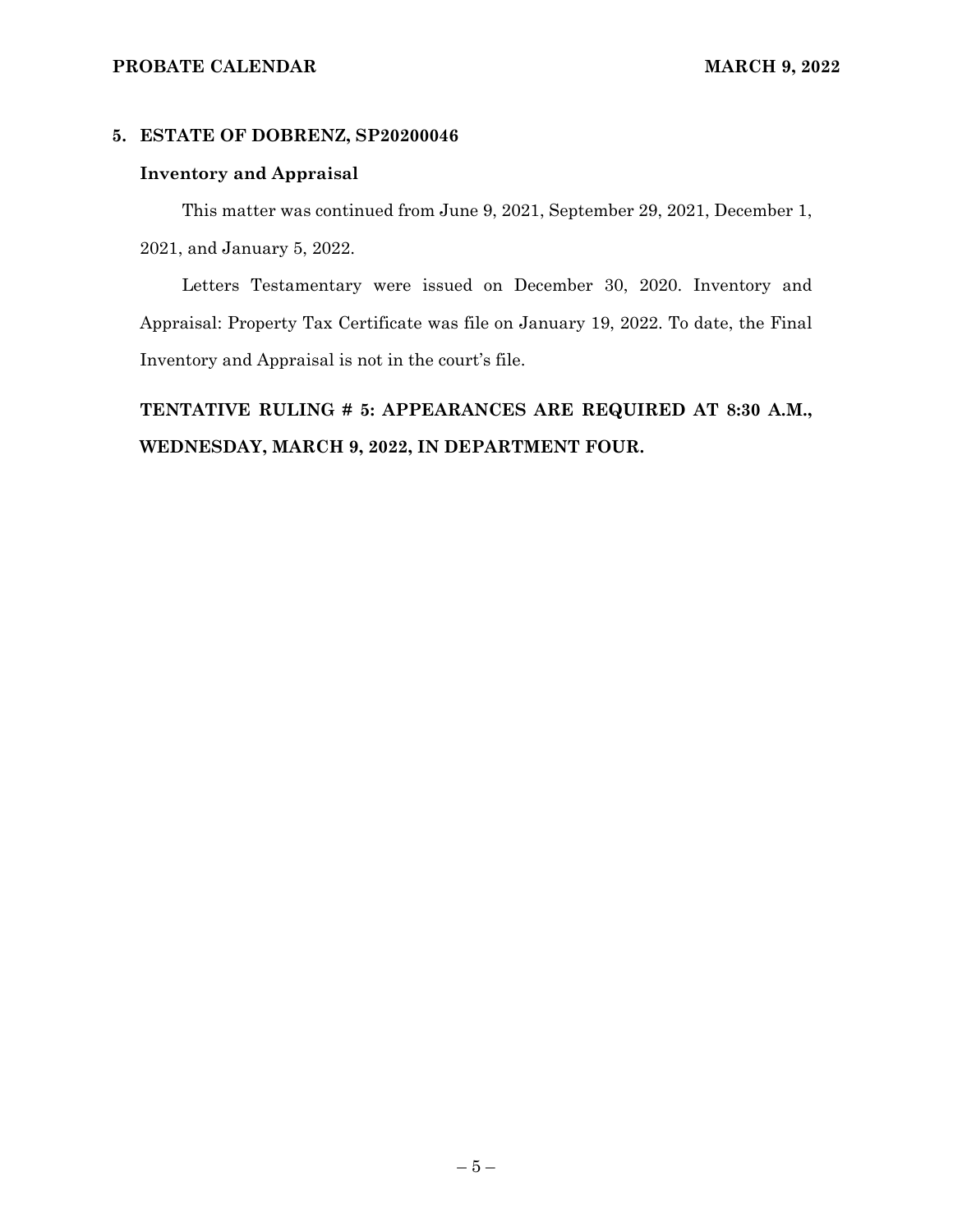#### **6. ESTATE OF JORDAN, 22PR0041**

#### **Petition to Administer Estate**

Petitioner is the grandson of decedent, who died testate on December 18, 2021. An undated copy of decedent's will is included with the petition. The will nominates petitioner to serve as executor. Petitioner seeks full authority to administer the estate under the IAEA. The petition indicates that all heirs have waived bond, but the required waiver forms are not affixed as Attachment 3d(3).

To date, proof of service of the notice of hearing and a copy of the petition are not in the court's file.

To date, Proof of Publication is not in the court's file.

# **TENTATIVE RULING # 6: APPEARANCES ARE REQUIRED AT 8:30 A.M., WEDNESDAY, MARCH 9, 2022, IN DEPARTMENT FOUR.**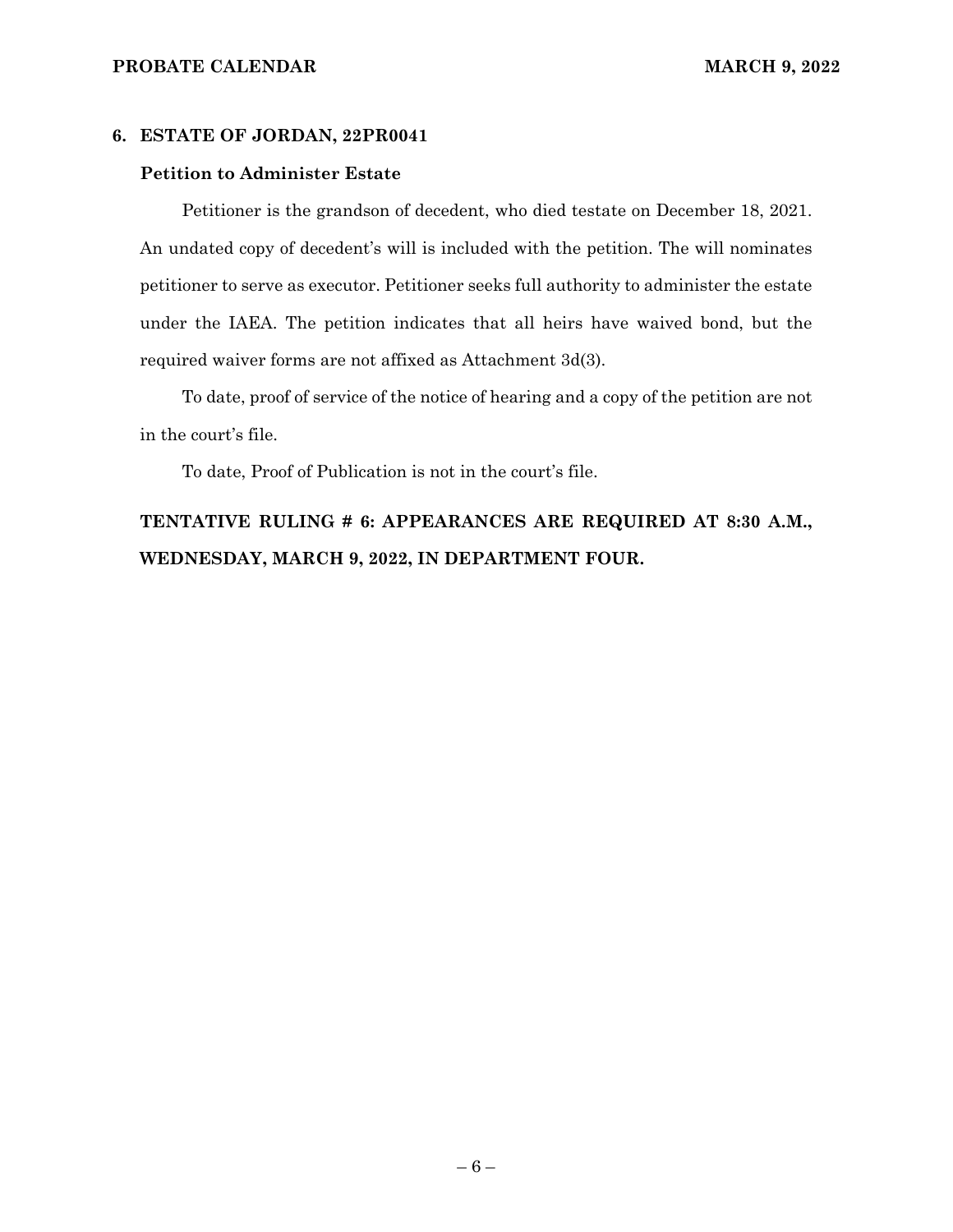# **7. ESTATE OF HANAK, SP20210044**

# **Inventory and Appraisal**

Letters of Administration were issued on November 3, 2021. To date, the Final Inventory and Appraisal is not in the court's file.

**TENTATIVE RULING # 7: APPEARANCES ARE REQUIRED AT 8:30 A.M., WEDNESDAY, MARCH 9, 2022, IN DEPARTMENT FOUR.**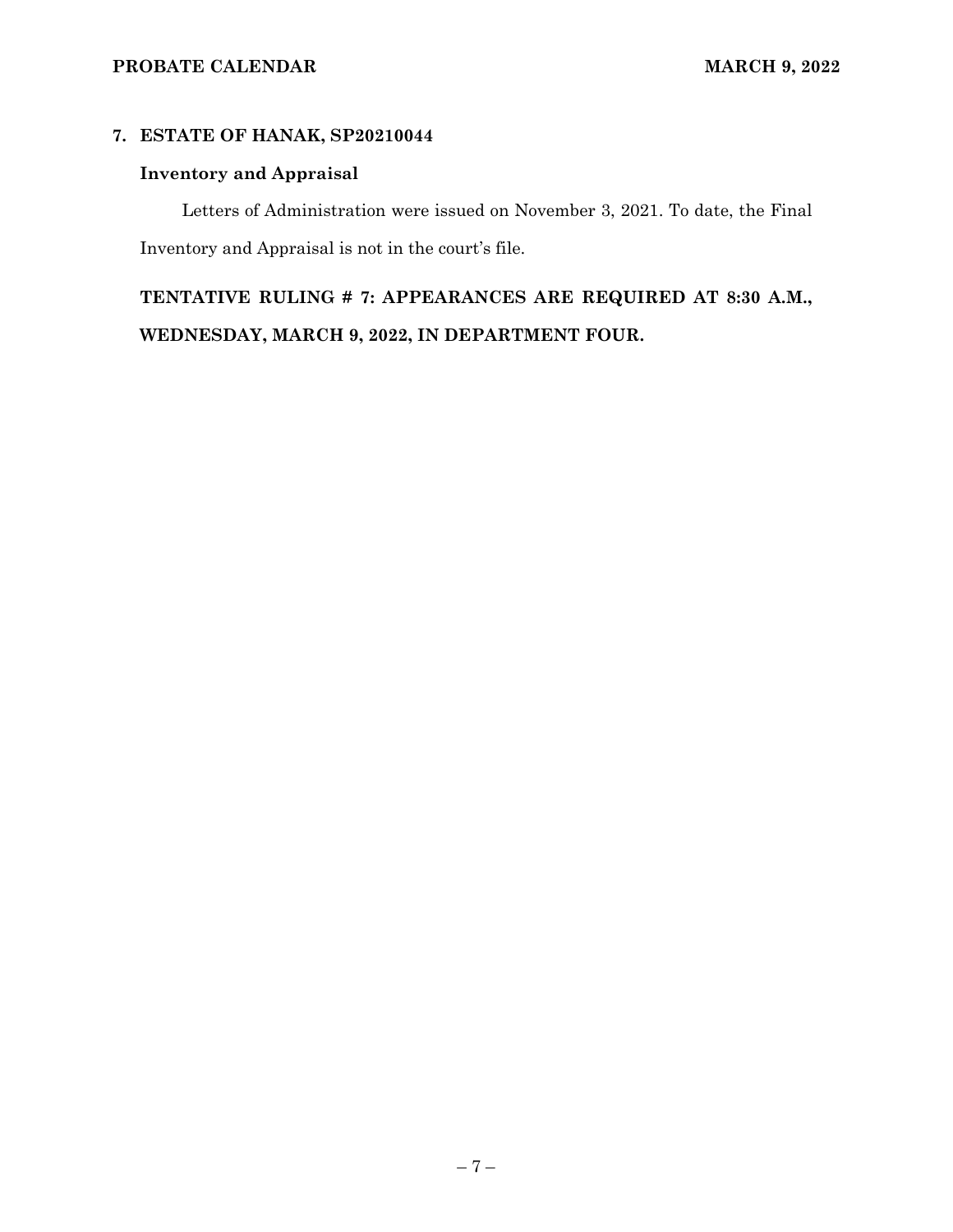# **8. ESTATE OF COLO, SP20180053**

# **Status of Administration**

Final distribution was ordered on January 5, 2022. To date, there is no receipt of distribution and no Ex Parte Petition for Final Discharge (Judicial Council form DE-295) in the court's file.

**TENTATIVE RULING # 8: APPEARANCES ARE REQUIRED AT 8:30 A.M., WEDNESDAY, MARCH 9, 2022, IN DEPARTMENT FOUR.**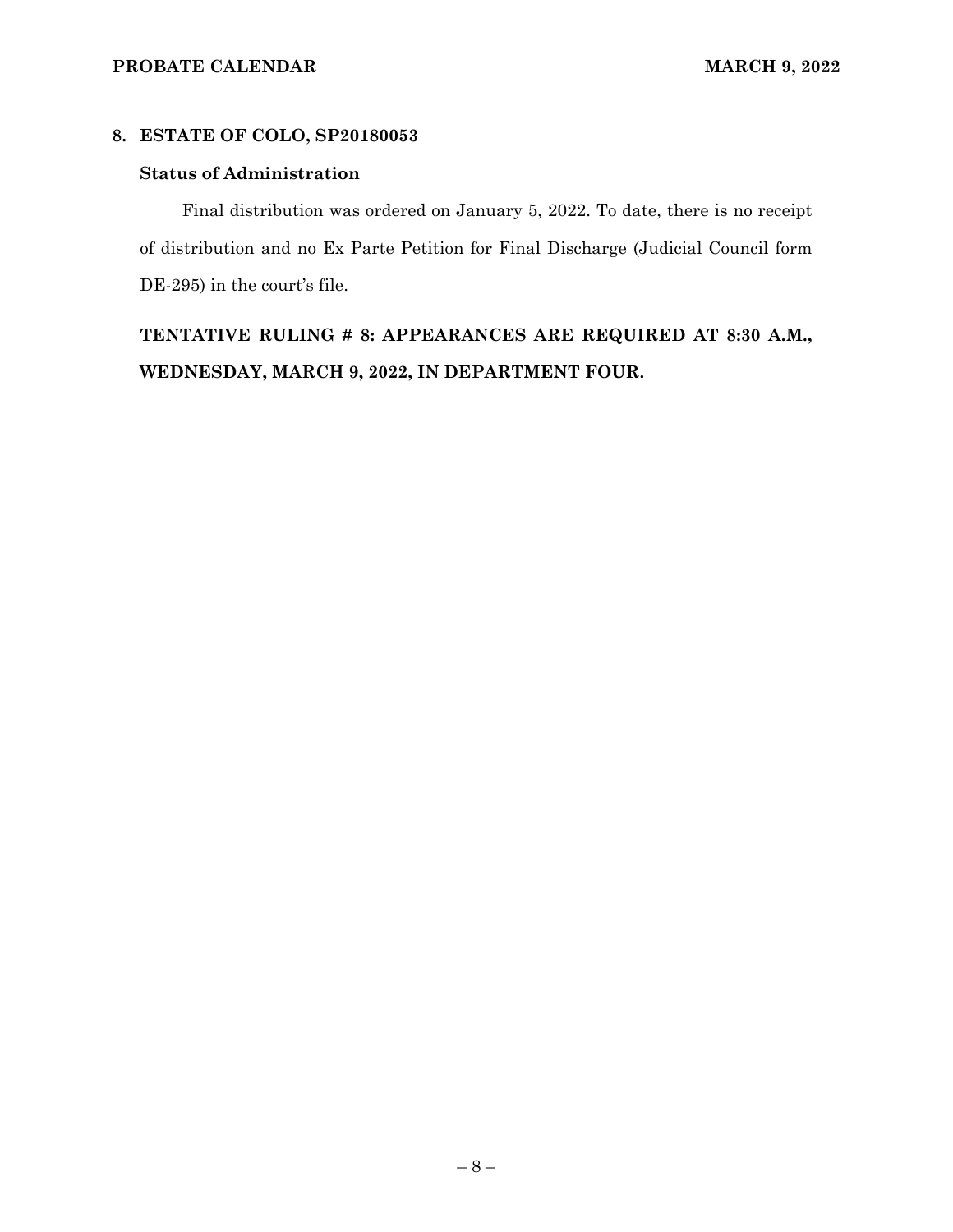# **9. ESTATE OF INGERSOLL, SP20210043**

# **Inventory and Appraisal**

The administrator passed away in January 2022. A new petition to administer the estate was filed and is set for hearing on April 13, 2022. As such, it appears appropriate to drop this matter from the calendar.

# **TENTATIVE RULING # 9: MATTER IS DROPPED FROM THE CALENDAR.**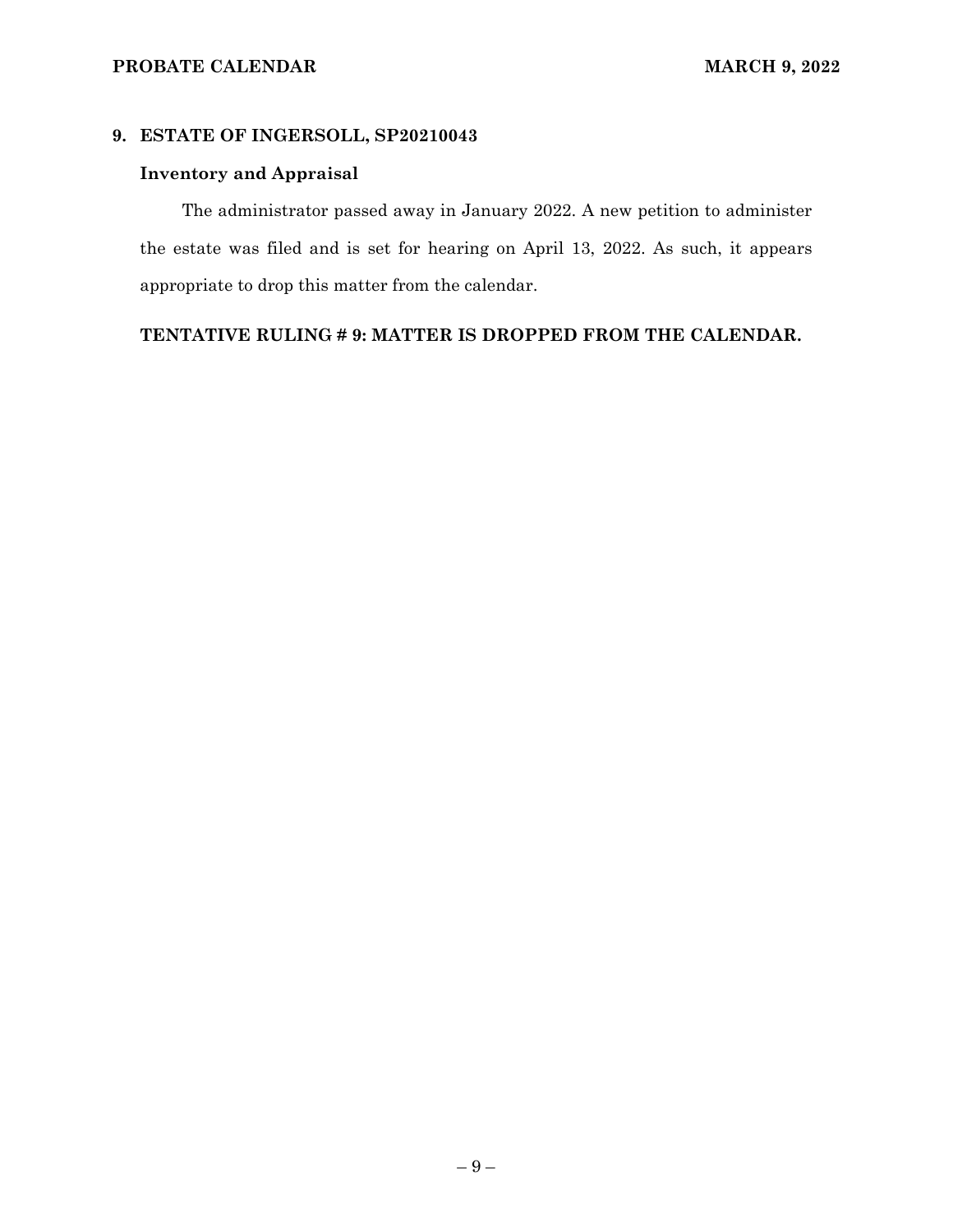#### **PROBATE CALENDAR MARCH 9, 2022**

#### **10. ESTATE OF BERGMAN, SP20200052**

### **Status of Administration**

This matter was continued from January 12, 2022, and February 9, 2022, as counsel for the administrator failed to appear. At the last hearing, the court issued a \$500 sanction against attorney Jill Gregory for failing to appear for the hearing after being ordered to do so.

Letters of Administration were issued on January 19, 2021. Final distribution was ordered on November 29, 2021. To date, there is no receipt of distribution and no Ex Parte Petition for Final Discharge (Judicial Council form DE-295) in the court's file.

**TENTATIVE RULING # 10: APPEARANCES ARE REQUIRED AT 8:30 A.M., WEDNESDAY, MARCH 9, 2022, IN DEPARTMENT FOUR.**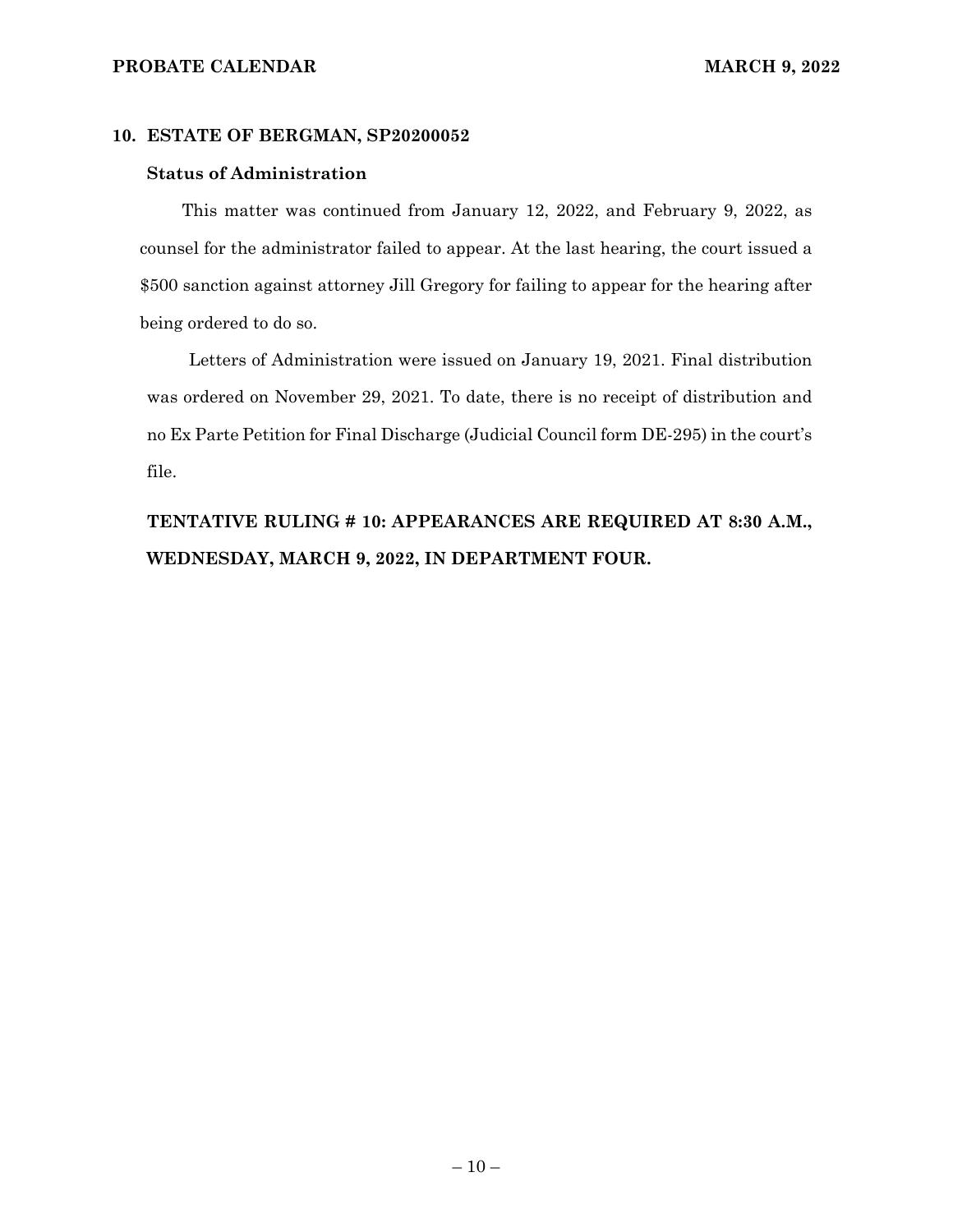# **11. ESTATE OF HICKMAN, SP20200053**

#### **Status of Administration**

Final distribution was ordered on January 19, 2022. To date, there is no receipt of distribution and no Ex Parte Petition for Final Discharge (Judicial Council form DE-295) in the court's file.

**TENTATIVE RULING # 11: APPEARANCES ARE REQUIRED AT 8:30 A.M., WEDNESDAY, MARCH 9, 2022, IN DEPARTMENT FOUR.**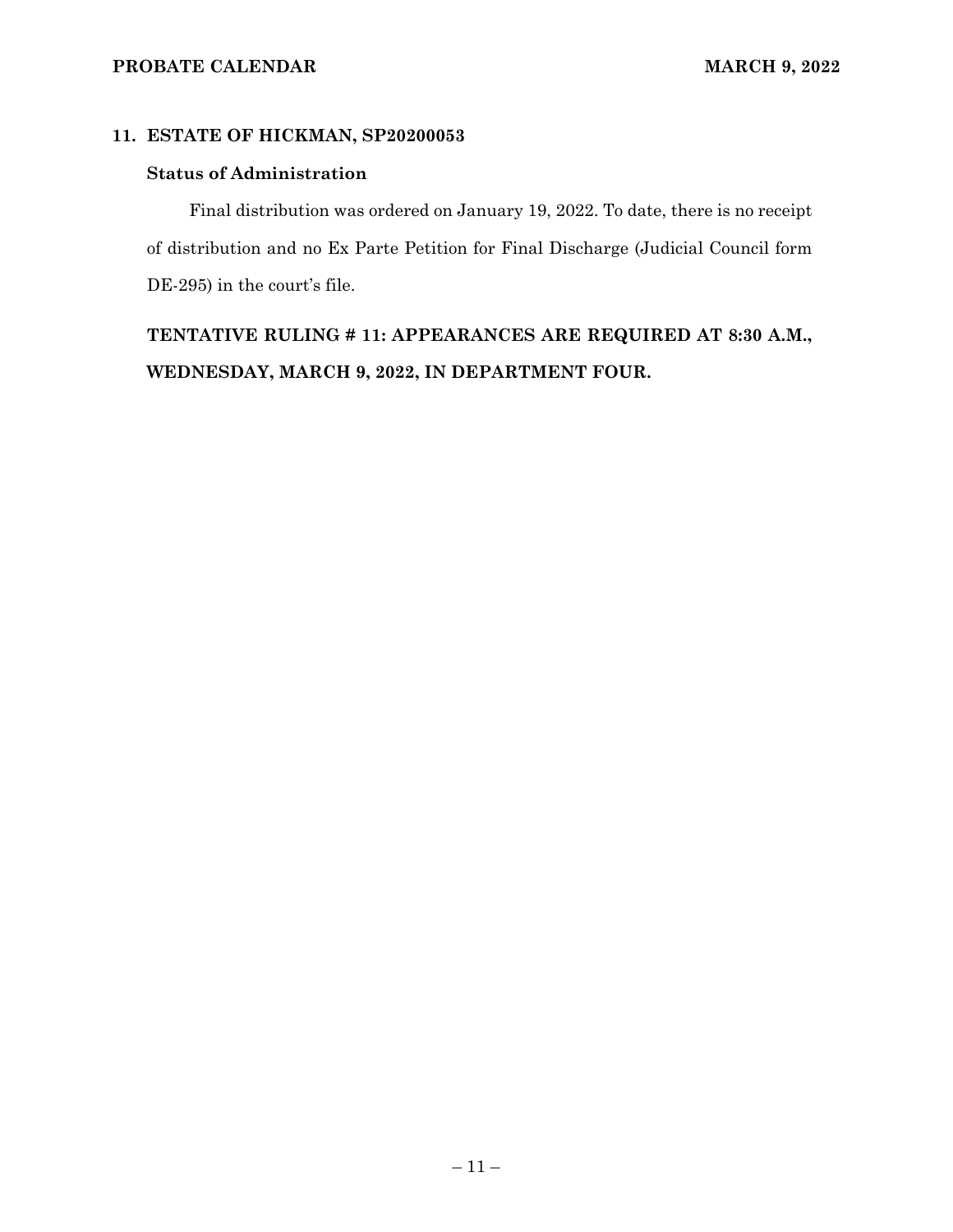#### **PROBATE CALENDAR MARCH 9, 2022**

#### **12. ESTATE OF EISSEL, 22PR0028**

#### **(1) Petition to Administer Estate**

#### **(2) Petition for Order Confirming Sale of Real Property**

#### Petition to Administer Estate

Petitioner is the sister of decedent, who died intestate on December 23, 2021. Petitioner seeks full authority to administer the estate under the IAEA. Petitioner claims that bond "is not required due to the fact that I am her only living sibling and knew her wishes." (Pet., Attach. 3e.) Petitioner needs to execute and file the mandatory Waiver of Bond by Heir or Beneficiary (Judicial Council form DE-142).

To date, there is no proof of service of the notice of hearing and a copy of the petition on all living relatives listed in Item No. 8 of the petition.

To date, Proof of Publication is not in the court's file.

Petitioner needs to file the mandatory Duties and Liabilities of Personal Representative (Judicial Council Form DE-147). Additionally, the Local Rules also require that petitioner submit the Confidential Supplement to Duties and Liabilities of Personal Representative (Judicial Council Form DE-147S). (El Dorado County Superior Court Local Rules, Rule 10.02.10.)

#### Petition for Order Confirming Sale of Real Property

The court cannot consider this petition until after the petition to administer estate is granted and Letters of Administration are issued.

# **TENTATIVE RULING # 12: APPEARANCES ARE REQUIRED AT 8:30 A.M., WEDNESDAY, MARCH 9, 2022, IN DEPARTMENT FOUR.**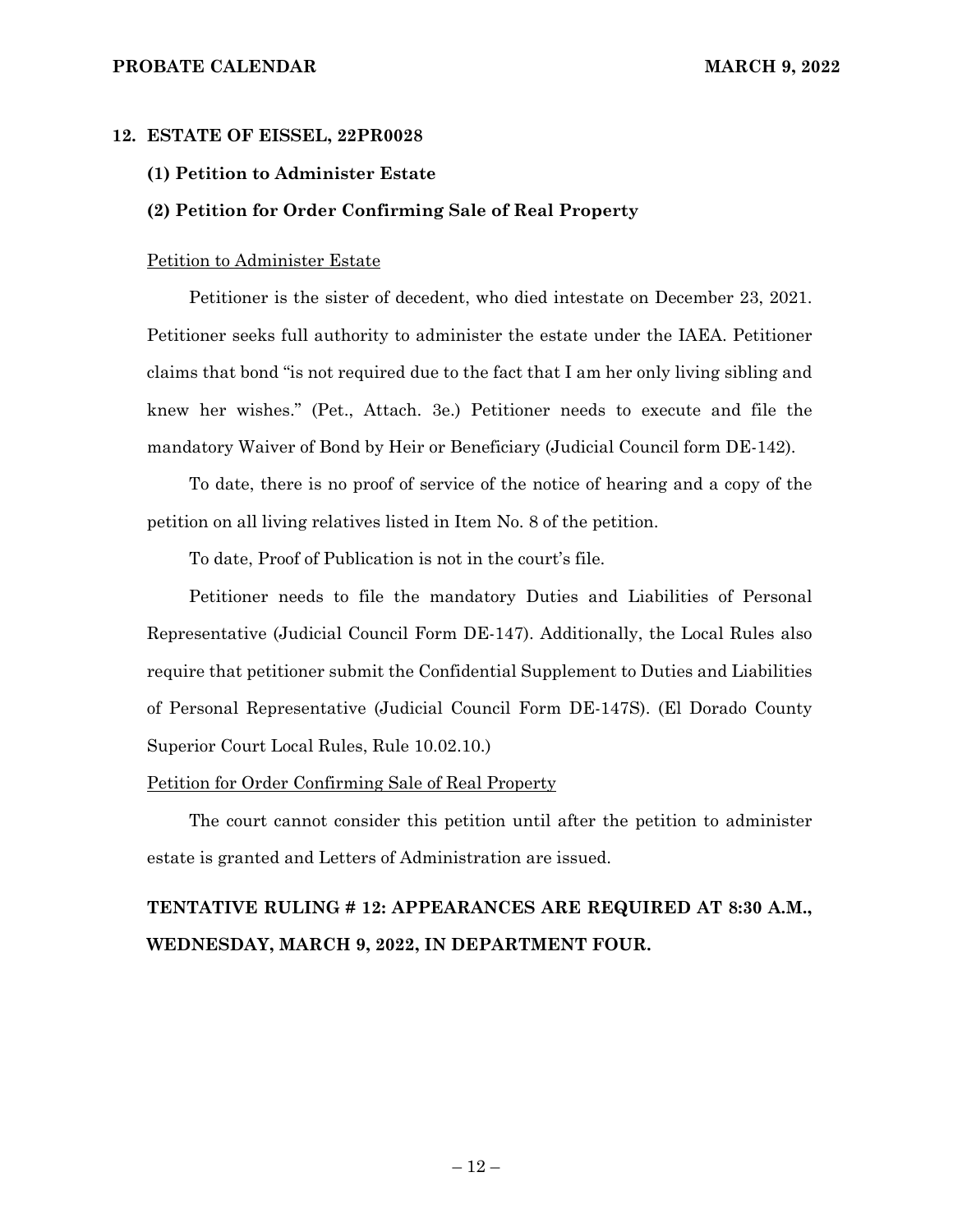# **13. GUARDIANSHIP OF SYNNOVE H., SP20190029**

## **Annual Status Review Hearing**

Letters of Guardianship of the person were issued January 16, 2020. The annual guardianship status report (Judicial Council Form GC-251) concerning the minor was not submitted by the guardian.

**TENTATIVE RULING # 13: APPEARANCES ARE REQUIRED AT 8:30 A.M., WEDNESDAY, MARCH 9, 2022, IN DEPARTMENT FOUR.**